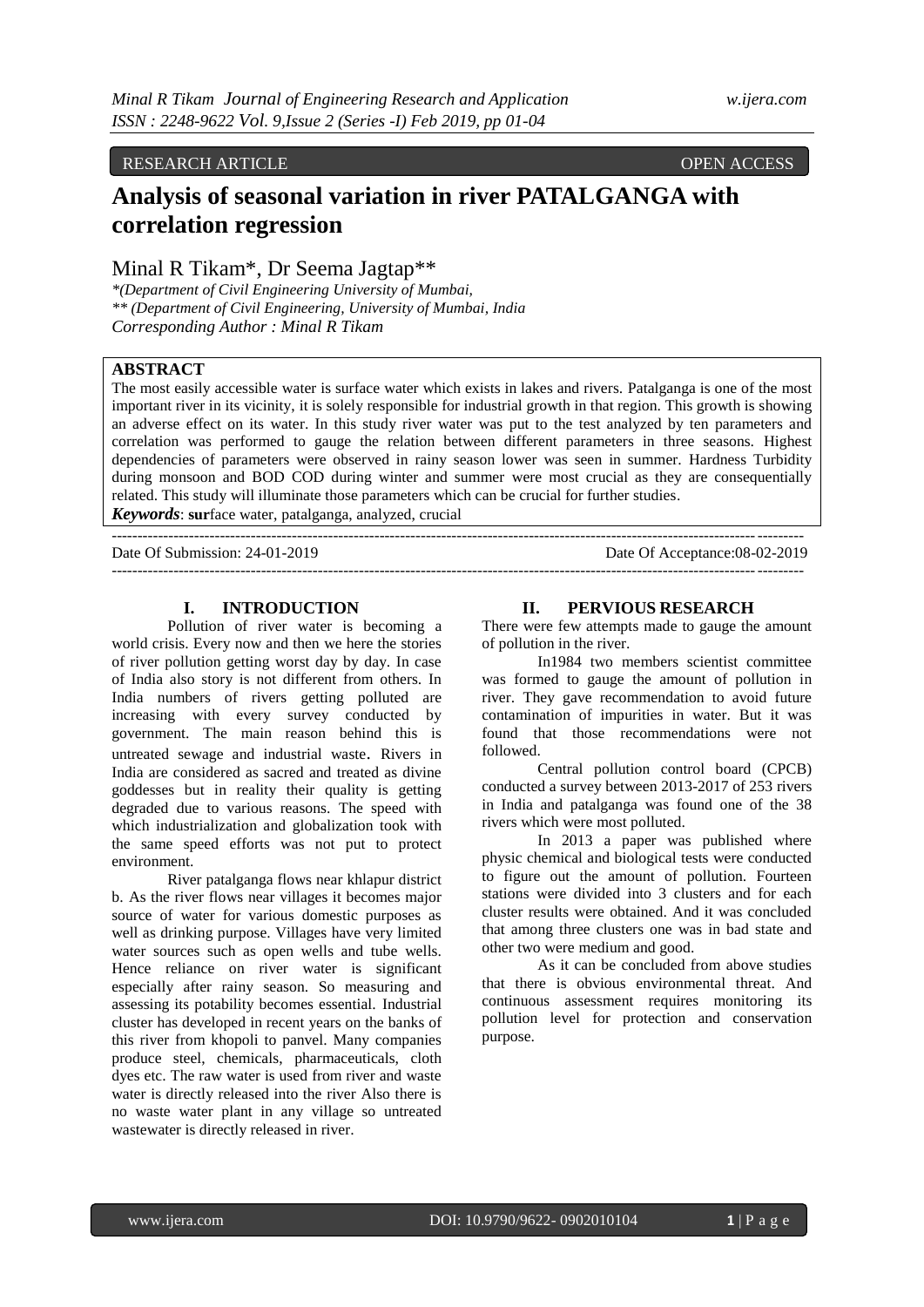#### **III. METHODOLOGY:**

 Correlation regression was performed on ten parameters collected from ten stations in the selected study area. Water samples were collected in three different seasons keeping three months of gap between each collection. Method given by central pollution control board was adapted in water sampling. Testing was carried out according to IS 3025.

| Sr No | Range           | Level  |
|-------|-----------------|--------|
|       | $0.5$ to $0.65$ | Low    |
|       | $0.65$ to $0.8$ | Medium |
|       | >0.8            | High   |

#### **IV. RESULT AND DISCUSSION**

**The first regression matrix shows the result of** rainy season in which PH do not show any significant relation with any other parameters.

In case of temperature only DO (-0.59423) is showing small relation. Turbidity is highly related to TDS (0.8318), EC (0.812737) and hardness (0.831869). Low relativity was found with COD (0.505204) it is also negatively related to DO (- 0.66196). Color and DO are moderately related in negative manner (-0.73005) TDS and hardness are highly related (0.865292). TDS is moderately related to EC (0.738579) and highly related to hardness (08652). EC and hardness (09372) are the most related parameters EC shows moderate relation with COD (0.60256). COD and BOD (0.619147) are related. Hardness is also related to COD (0.727332). In all it can be seen that Hardness is the most essential parameter needs to be look after during rainy season as it is showing relation with most of the parameters. Turbidity, TDS and EC are needs to be monitor as well.

**TABLE NO: 2** Correlation Matrix for Physico-chemical and Bacteriological Parameters of the Patalganga River Water during Rainy Season July (2018)

|                         |                          |                          | TURBIDI COLO                                                  |                        |                                                                                                                                                                                                                                |          |   |         | НA |
|-------------------------|--------------------------|--------------------------|---------------------------------------------------------------|------------------------|--------------------------------------------------------------------------------------------------------------------------------------------------------------------------------------------------------------------------------|----------|---|---------|----|
|                         | PH —                     |                          | TEMP TY UR TDS                                                |                        | EC and the set of the set of the set of the set of the set of the set of the set of the set of the set of the set of the set of the set of the set of the set of the set of the set of the set of the set of the set of the se | DO       |   | COD BOD | RD |
| PH                      | $\overline{\phantom{a}}$ |                          |                                                               |                        |                                                                                                                                                                                                                                |          |   |         |    |
|                         | 0.2938                   |                          |                                                               |                        |                                                                                                                                                                                                                                |          |   |         |    |
| <b>TEMP</b>             | 71                       | $\overline{\phantom{a}}$ |                                                               |                        |                                                                                                                                                                                                                                |          |   |         |    |
|                         |                          |                          |                                                               |                        |                                                                                                                                                                                                                                |          |   |         |    |
| TURBIDI  0.3281  0.0228 |                          |                          |                                                               |                        |                                                                                                                                                                                                                                |          |   |         |    |
| TY 65                   |                          | $\sim$ 4                 | 1                                                             |                        |                                                                                                                                                                                                                                |          |   |         |    |
|                         |                          |                          |                                                               |                        |                                                                                                                                                                                                                                |          |   |         |    |
|                         | 0.0599 0.2144            |                          |                                                               |                        |                                                                                                                                                                                                                                |          |   |         |    |
|                         |                          |                          |                                                               |                        |                                                                                                                                                                                                                                |          |   |         |    |
|                         |                          |                          |                                                               |                        |                                                                                                                                                                                                                                |          |   |         |    |
|                         |                          |                          | 0.2473 0.0915 0.6051                                          |                        |                                                                                                                                                                                                                                |          |   |         |    |
| <b>TDS</b>              |                          |                          | 79 9 0.84626 42 1                                             |                        |                                                                                                                                                                                                                                |          |   |         |    |
|                         |                          |                          | 0.0910 0.3248                                                 | 0.7385                 |                                                                                                                                                                                                                                |          |   |         |    |
| EC                      |                          |                          | 0.1218 93 0.812737 56 78                                      |                        | $\sim$ 1                                                                                                                                                                                                                       |          |   |         |    |
|                         |                          | and the control of the   |                                                               | and the second company |                                                                                                                                                                                                                                |          |   |         |    |
|                         |                          |                          | 0.4694  0.1618  0.7300  0.5238  0.4261                        |                        |                                                                                                                                                                                                                                |          |   |         |    |
| DO -                    |                          |                          | 6 8 -0.66196 5 3 6                                            |                        |                                                                                                                                                                                                                                | $\sim$ 1 |   |         |    |
|                         |                          |                          |                                                               |                        |                                                                                                                                                                                                                                |          |   |         |    |
|                         |                          |                          | 0.2345 0.3209 0.0736 0.6025 0.6361 0.0304                     |                        |                                                                                                                                                                                                                                |          |   |         |    |
| COD                     |                          |                          | 52 7 0.505204 16 63 56 75                                     |                        |                                                                                                                                                                                                                                |          | 1 |         |    |
|                         |                          |                          |                                                               |                        |                                                                                                                                                                                                                                |          |   |         |    |
|                         |                          |                          | 0.0611 0.5942 0.4094 0.4699 0.1996 0.1404 0.6191              |                        |                                                                                                                                                                                                                                |          |   |         |    |
|                         |                          |                          | BOD 39 3 0.40931 22 98 39 6 47 1                              |                        |                                                                                                                                                                                                                                |          |   |         |    |
|                         |                          |                          | HARDNE 0.0434 0.1673 0.4341 0.8652 0.9372 0.3628 0.7273 0.376 |                        |                                                                                                                                                                                                                                |          |   |         |    |
|                         |                          |                          | SS 32 1 0.831863 16 92 33 6 32 37                             |                        |                                                                                                                                                                                                                                |          |   |         | 1  |
|                         |                          |                          |                                                               |                        |                                                                                                                                                                                                                                |          |   |         |    |

Second correlation matrix shows regression matrix during summer season. In this case TDS, Temperature, EC and DO shows no significance with any other parameter. However, PH shows moderate relations with TDS (-0.58) and turbidity (- 0.58003). in case of turbidity it is related to color  $(0.77)$  and DO  $(-0.53)$ . In this season color is the

most vital parameter as it is related to maximum parameters such as EC (0.5), DO (-0.69), COD (0.578769) and BOD (0.563014). Among all the highly related parameters are COD and BOD (0.982933) it certainly indicates high biological activities.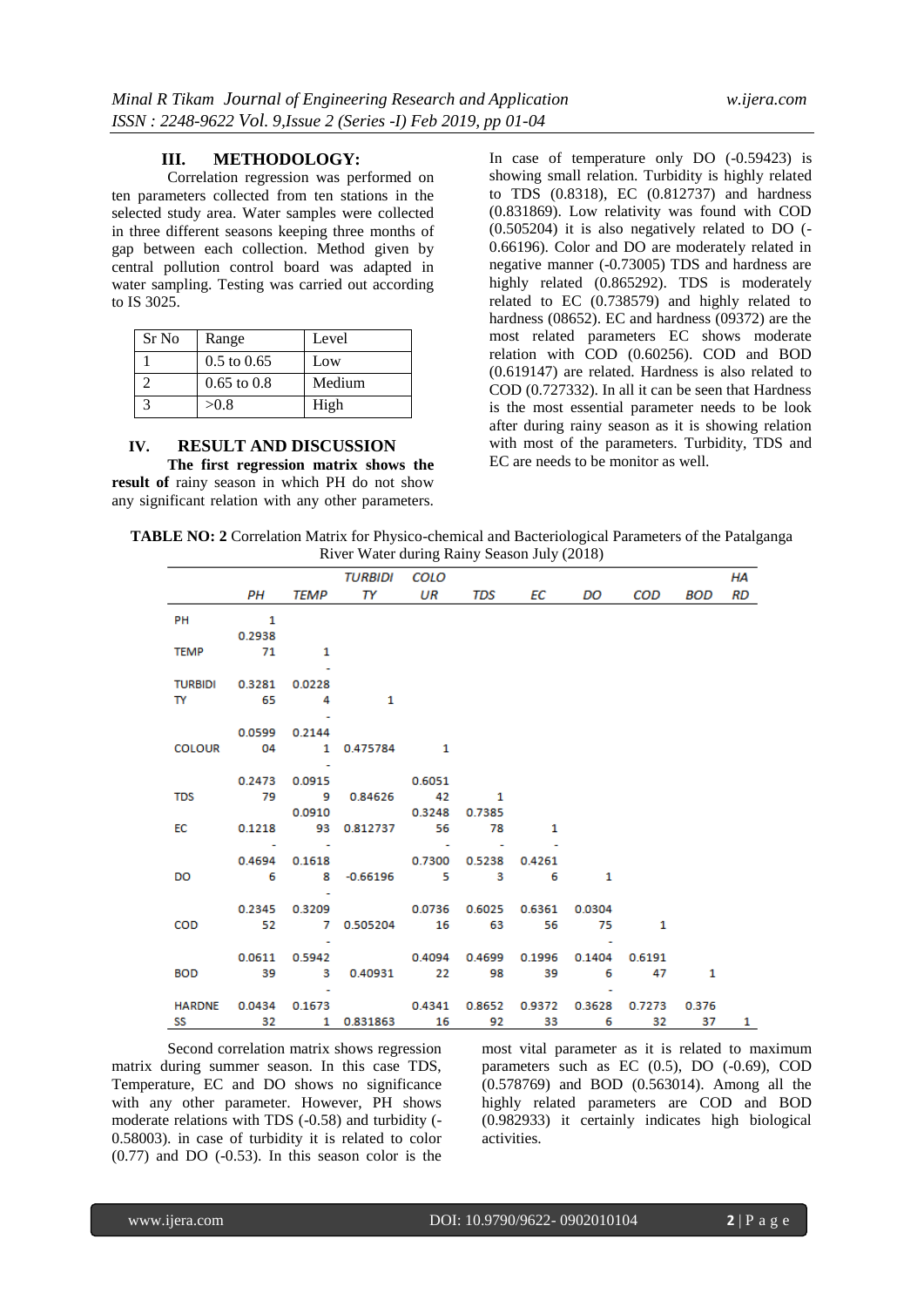| Water during Summer Season March (2018) |                          |           |                |        |        |        |                |        |        |     |
|-----------------------------------------|--------------------------|-----------|----------------|--------|--------|--------|----------------|--------|--------|-----|
|                                         |                          |           | <b>TURBIDI</b> | COLOU  |        |        |                |        |        | HAR |
|                                         | PH                       | TEMP      | TY.            | R      | TDS    | ЕC     | DO             | COD    | BOD    | D   |
| PH                                      | $\overline{\phantom{a}}$ |           |                |        |        |        |                |        |        |     |
|                                         | 0.3986                   |           |                |        |        |        |                |        |        |     |
| <b>TEMP</b>                             | 41                       | 1         |                |        |        |        |                |        |        |     |
|                                         |                          |           |                |        |        |        |                |        |        |     |
| <b>TURBIDI</b>                          | 0.5801                   | 0.3708    |                |        |        |        |                |        |        |     |
| $\mathbf{I}$ $\mathbf{Y}$               | $\overline{\mathbf{3}}$  | 06        | 1              |        |        |        |                |        |        |     |
|                                         | ٠                        |           |                |        |        |        |                |        |        |     |
|                                         | 0.4289                   | 0.3146    | 0.77278        |        |        |        |                |        |        |     |
| <b>COLOUR</b>                           | 4                        | 13        | 4              | 1      |        |        |                |        |        |     |
|                                         |                          |           |                |        |        |        |                |        |        |     |
|                                         | 0.5893                   | 0.1557    |                | 0.0576 |        |        |                |        |        |     |
| <b>TDS</b>                              | 6                        | 5.        | 0.44066        | 5      | 1      |        |                |        |        |     |
|                                         |                          |           |                |        |        |        |                |        |        |     |
|                                         | 0.3973<br>$\overline{7}$ | 0.1060    | 0.45477        | 0.5047 | 0.2238 |        |                |        |        |     |
| EC                                      |                          | 47        | 8              | 68     | 86     | 1      |                |        |        |     |
|                                         | 0.4981                   |           | $\sim 100$     | 0.6919 | 0.0266 | 0.0225 |                |        |        |     |
| DO                                      | 54                       | $-0.1001$ | 0.53815        | 4      | 23     | 27     | 1              |        |        |     |
|                                         | $\sim$                   |           |                |        |        |        |                |        |        |     |
|                                         | 0.2133                   | 0.2360    | 0.42823 0.5787 |        | 0.0030 | 0.4136 |                |        |        |     |
| <b>COD</b>                              | 5.                       | 01        | $\overline{7}$ | 69     | 06     |        | 75 -0.0685     | 1      |        |     |
|                                         |                          |           |                |        |        |        |                |        |        |     |
|                                         | 0.2211                   | 0.3203    | 0.45147        | 0.5630 | 0.0915 | 0.4670 | 0.0547         | 0.9829 |        |     |
| <b>BOD</b>                              | $-6$                     | 34        | $\sim$ 8       | 14     | 57     | 32     | $\overline{4}$ | 33     | 1      |     |
|                                         |                          |           |                |        |        |        |                |        |        |     |
| <b>HARDNE</b>                           | 0.1788                   | 0.0023    | 0.00772        | 0.1435 | 0.4720 | 0.1271 | 0.1502         | 0.3170 | 0.2126 |     |
| SS                                      | 4                        | 94        | 9              | 8      | 6      | 7      | 92             | 8      | 5      | 1   |

TABLE NO: 3 Correlation Matrix for Physico-chemical and Bacteriological Parameters of the Patalganga River

It can be observed in third correlation matrix that PH and temperature are not related to any parameters in significant manner. Turbidity and color are most related parameters in all. Turbidity is related to EC (0.555383), DO (-0.79408), COD (0.702145), BOD (0.655427) and Hardness in moderate way. It is highly related to color (0.87658). Similarly, color is also a parameter which is significant in relation with TDS (0.663939), DO (-0.68411), COD (0.703054), BOD (0.72122) and Hardness (0.763085). It indicates highest relation to EC (0.800977). TDS is moderately related to BOD (0.690226) and Hardness (0.715833) and highly related to EC (0.875733). Highest relation was found between COD and BOD (0.898642). EC is highly related to hardness (0.82503) and moderately related to BOD (0.694962). In the very last observation BOD is found moderately related to Hardness (0.746105).

TABLE NO: 4 Correlation Matrix for Physicochemical and Bacteriological Parameters of the Patalganga River Water during Winter Season November(2017)

|                                                                                   |  | <b>TURBID COL</b><br>PH TEMP ITY OUR TDS EC DO COD BOD                                                                                                 |  |  |  | H.<br>£<br>R.<br>D. |
|-----------------------------------------------------------------------------------|--|--------------------------------------------------------------------------------------------------------------------------------------------------------|--|--|--|---------------------|
| PH 1                                                                              |  |                                                                                                                                                        |  |  |  |                     |
| 0.1733                                                                            |  |                                                                                                                                                        |  |  |  |                     |
| $\begin{tabular}{lllll} TEMP & & & 68 & & 1\\ TURBI & & & 0.0930\\ \end{tabular}$ |  |                                                                                                                                                        |  |  |  |                     |
|                                                                                   |  |                                                                                                                                                        |  |  |  |                     |
| DITY -0315 11 1                                                                   |  |                                                                                                                                                        |  |  |  |                     |
| <u>ey geynamasında</u>                                                            |  |                                                                                                                                                        |  |  |  |                     |
| COLOU 0.0011 0.0921                                                               |  |                                                                                                                                                        |  |  |  |                     |
|                                                                                   |  | R 3 53 0.87658 1                                                                                                                                       |  |  |  |                     |
|                                                                                   |  |                                                                                                                                                        |  |  |  |                     |
|                                                                                   |  | 0.1440 0.3418 0.47542 0.663                                                                                                                            |  |  |  |                     |
|                                                                                   |  | TDS 03 \$ 5 939 1                                                                                                                                      |  |  |  |                     |
|                                                                                   |  |                                                                                                                                                        |  |  |  |                     |
|                                                                                   |  | 0.2445 0.0007 0.55538 0.800 0.8757                                                                                                                     |  |  |  |                     |
|                                                                                   |  | EC $\frac{1}{2}$ 1 3 977 13 1                                                                                                                          |  |  |  |                     |
|                                                                                   |  |                                                                                                                                                        |  |  |  |                     |
|                                                                                   |  | $\begin{array}{ccccccccc} & & 0.4973 & 0.3429 & & - & 0.684 & & & 0.3365 \\ \text{DO} & & 14 & & 4 & 0.79408 & & 11 & 40.2612 & & 8 & & 1 \end{array}$ |  |  |  |                     |
|                                                                                   |  |                                                                                                                                                        |  |  |  |                     |
|                                                                                   |  | 48.<br>Filmografi<br>0.1281 0.0131 0.70214 0.703 0.4343 0.4990 0.5001                                                                                  |  |  |  |                     |
|                                                                                   |  | 000 91 8 5 034 45 65 7 1                                                                                                                               |  |  |  |                     |
|                                                                                   |  |                                                                                                                                                        |  |  |  |                     |
|                                                                                   |  | 0.3162 0.1240 0.65542 0.722 0.6902 0.6949 0.3173 0.89                                                                                                  |  |  |  |                     |
|                                                                                   |  | BOD 84 2 7 122 26 62 2 8642 1                                                                                                                          |  |  |  |                     |
|                                                                                   |  |                                                                                                                                                        |  |  |  |                     |
|                                                                                   |  | HARDN 0.0371 0.51168 0.763 0.7158 0.8205 0.1249 0.54 0.7461                                                                                            |  |  |  |                     |
|                                                                                   |  | ESS 0.423 1 4 005 33 03 9 2533 05 1                                                                                                                    |  |  |  |                     |